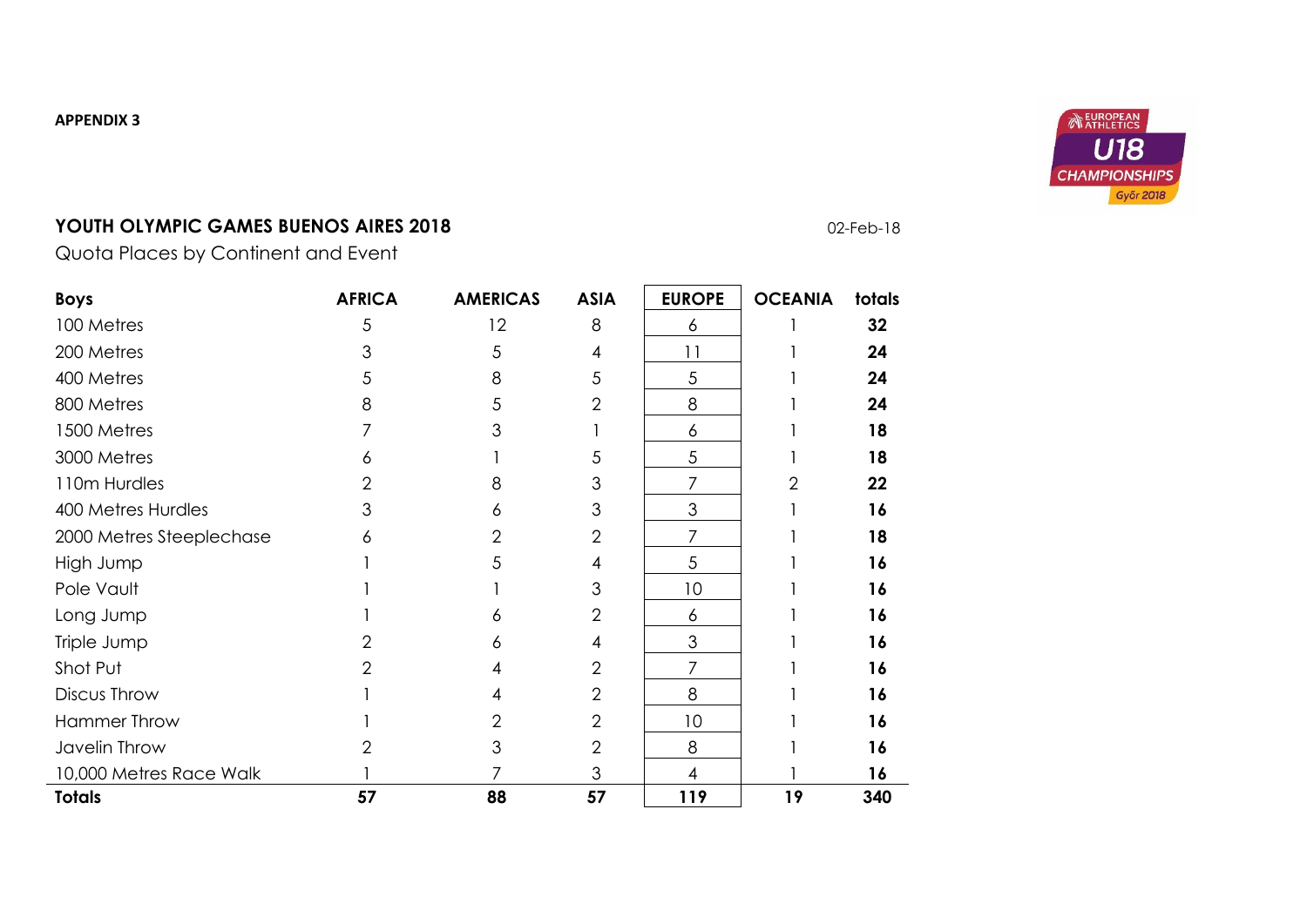| <b>Girls</b>             | <b>AFRICA</b> | <b>AMERICAS</b> | <b>ASIA</b>    | <b>EUROPE</b>  | <b>OCEANIA</b> | <b>Totals</b> |
|--------------------------|---------------|-----------------|----------------|----------------|----------------|---------------|
| 100 Metres               | 3             | 14              |                | 13             |                | 32            |
| 200 Metres               |               |                 | 4              | 11             |                | 24            |
| 400 Metres               | 3             |                 | $\overline{2}$ | 11             |                | 24            |
| 800 Metres               | 5             | 3               |                | 14             |                | 24            |
| 1500 Metres              |               | $\overline{2}$  | 3              | 5              |                | 18            |
| 3000 Metres              | 8             | $\overline{2}$  | 3              | 4              |                | 18            |
| 100m Hurdles             |               | 8               | $\overline{2}$ | 10             |                | 22            |
| 400 Metres Hurdles       |               | 5               | $\overline{2}$ | $\overline{7}$ |                | 16            |
| 2000 Metres Steeplechase | 3             | 3               | $\overline{2}$ | 9              |                | 18            |
| High Jump                |               | 2               |                | 11             |                | 16            |
| Pole Vault               |               | 3               |                | 10             |                | 16            |
| Long Jump                |               | 5               |                | 8              |                | 16            |
| Triple Jump              |               | 4               | $\overline{2}$ | 8              |                | 16            |
| Shot Put                 |               | 3               |                | 10             |                | 16            |
| Discus Throw             |               | 4               |                | 8              |                | 16            |
| <b>Hammer Throw</b>      |               | 3               |                | 10             |                | 16            |
| Javelin Throw            |               | 5               | $\overline{2}$ | $\overline{7}$ |                | 16            |
| 5000 Metres Race Walk    | 2             | 5               | $\overline{2}$ | 6              |                | 16            |
| <b>Totals</b>            | 43            | 85              | 32             | 162            | 18             | 340           |

## **EVENTS (38)**

| Men's Events (19) | Women's Events (19) |
|-------------------|---------------------|
| Track             | <b>Track</b>        |
| 100 <sub>m</sub>  | 100m                |
| 200 <sub>m</sub>  | 200 <sub>m</sub>    |
| 400m              | 400m                |
| 800m              | 800m                |
|                   |                     |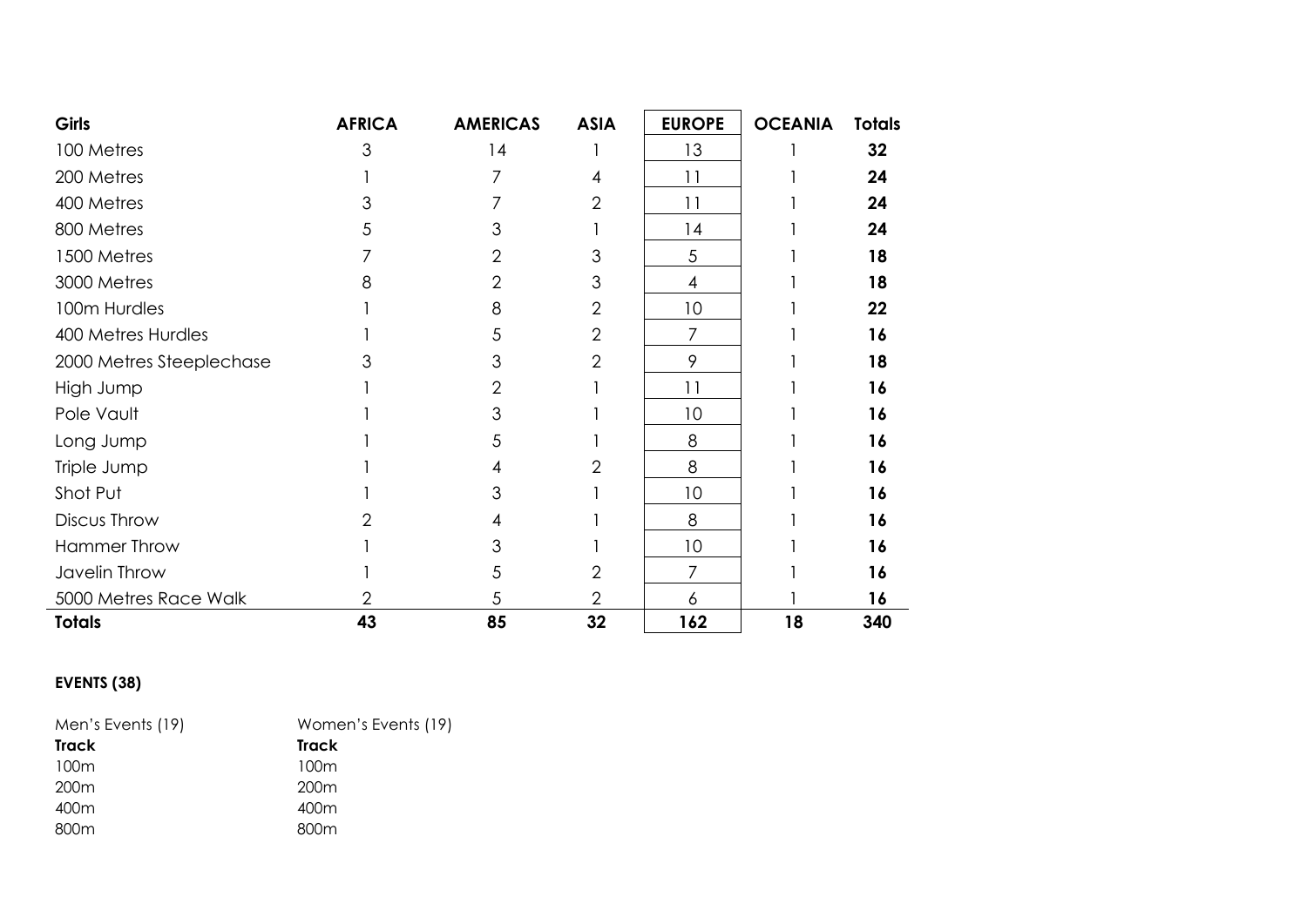| 1500 <sub>m</sub> * | 1500m*              |
|---------------------|---------------------|
| 3000m <sup>*</sup>  | 3000m <sup>*</sup>  |
| 2000m Steeplechase* | 2000m Steeplechase* |
| 110m hurdles        | 100m hurdles        |
| 400m hurdles        | 400m hurdles        |
| 10'000m Race Walk   | 5'000m Race Walk    |
|                     |                     |
| <b>Field</b>        | <b>Field</b>        |
| High Jump           | High Jump           |
| Pole Vault          | Pole Vault          |
| Long Jump           | Long Jump           |
| Triple Jump         | Triple Jump         |
| Shot Put            | Shot Put            |
| Discus Throw        | Discus Throw        |
| Hammer Throw        | Hammer Throw        |
| Javelin Throw       | Javelin Throw       |
| Cross country*      | Cross country*      |
| Distance (4-6km)    | Distance (4-6km)    |

Note\*: All athletes entered in 1500m, 3000m, 2000m Steeple Chase to compete in Cross Country event.

#### **Continental distribution and events**

Based on the results of the past two (2) IAAF World U18 Championships each Continent will be allocated a number of quota places ensuring the maximum quotas per event are respected and universality respected through the continents.

The top ranked athletes at the respective Area/Continental Youth Championships (or selection competitions or approved selection criteria) from each area per event according to the above table will be allocated a quota.

The table above outlines the quotas by event and area using the results of the past two (2) IAAF World U18 Championships.

#### **Universality Places**

All NOCs will have the right to be represented at the YOG by at least one (1) athlete (male or female) and, in an event to be decided in cooperation with the corresponding Area Association, will be guaranteed at least one (1) of the quota places in D1 or D2.